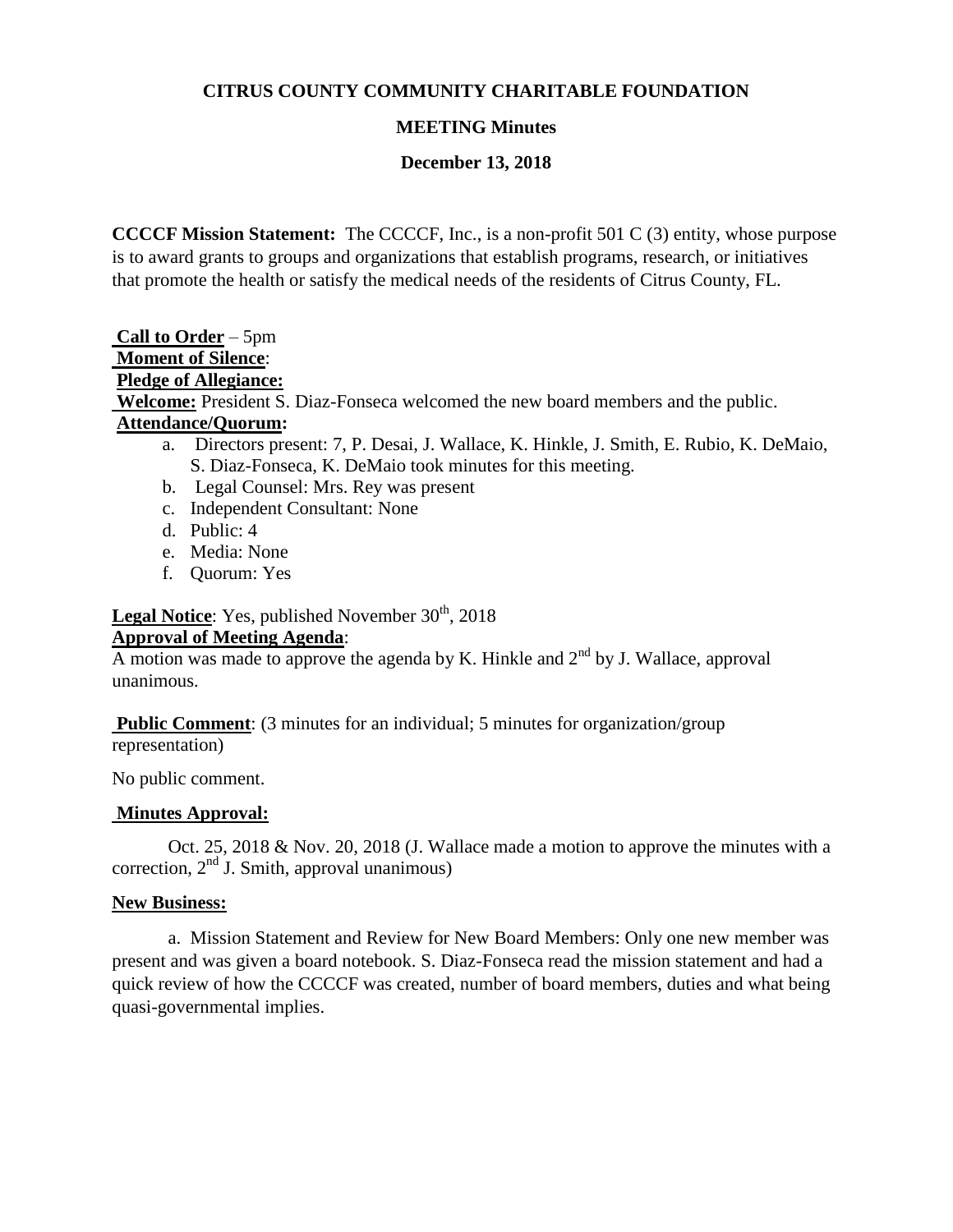b. Selection of Committee Chairs and Committee Members:

K. DeMaio was selected chair of the Audit Committee, Bylaws committee (ad hoc) was disbanded when J. Wallace resigned and was not reinstated (motion was made by J. Smith to not appoint new chair or to reinstate Bylaws Committee,  $2<sup>nd</sup>$  by K. DeMaio, 6 yes, E. Rubio-no, motion passed).

S. Diaz-Fonseca was reappointed Grants Chair (motion was made to reappoint S. Diaz-Fonseca to Grants Chair. by J. Smith,  $2^{nd}$  by J. Hinkle, approval unanimous) and E. Rubio was reappointed Investment Chair (motion was made to reappoint E. Rubio to Investment Chair by Desai,  $2<sup>nd</sup>$  by J. Hinkle, approval unanimous). K. Hinkle was reappointed Communications Chair, but because of term limit, appointment of Communications Chair was tabled for the January meeting. Appointment of the Personnel Committee was also tabled until January, (motion was made to table the Personnel Committee appointments until the January meeting. by J. Smith,  $2<sup>nd</sup>$  by J. Wallace, approval unanimous).

c. Other:

S. Diaz-Fonseca opened the discussion on what a special meeting is (a forum is not a regular meeting) and that according to the Bylaws, special meetings can only be called by the president or 3 board members at a regular meeting. The attendance of contracted vendors should get board approval before members have them appear at meetings or events that are not committee meetings, because CCCCF is charged for their services. Discussion ensued after S. Diaz-Fonseca presented receipts for color copying to the board by E. Rubio asking if that expense was approved. S. Diaz-Fonseca stated it was not, but that it was an out of pocket expense for a joint meeting that she could not shoulder. J. Smith suggested that we create a spending policy in the future in order to handle these concerns. All agreed.

## **Treasurer's Report:**

a. Invoices:

J. Wallace presented checks for payment to Citrus Publishing check #1219 - \$48.00, Citrus Publishing check #1220 - \$31.35, Nature Coast Web Design check #1221 - \$100.00, Wells Business Solutions #1222 - \$1,075.75m, Hogan Law Firm check #1223 \$2,672.50, Hogan Law Firm check #1224 \$1,327.50. Checks were signed and given to K. DeMaio to mail.

## b. Financial Report:

J. Wallace reported on finances for the Charitable Foundation (motion was made to approve report by K. Hinkle and  $2<sup>nd</sup>$  by P. Desai, approval unanimous).

## c. Other:

The Atty. J. Rey indicated that an incorrect motion was made to correct the minutes of October  $25<sup>th</sup>$ , but the motion did not correct the budget separation of the grant funds into two earmarked allocations, (a motion was made by J. Smith to amend the 2018-2019 budget to reflect only one grant funding amount of \$272,085.00,  $2^{nd}$  by P. Desai, 6 voted to approve, E, Rubio voted no, motion passed).

P. Desai brought up the suggestion that we look for an interest-bearing checking account instead of what we have now.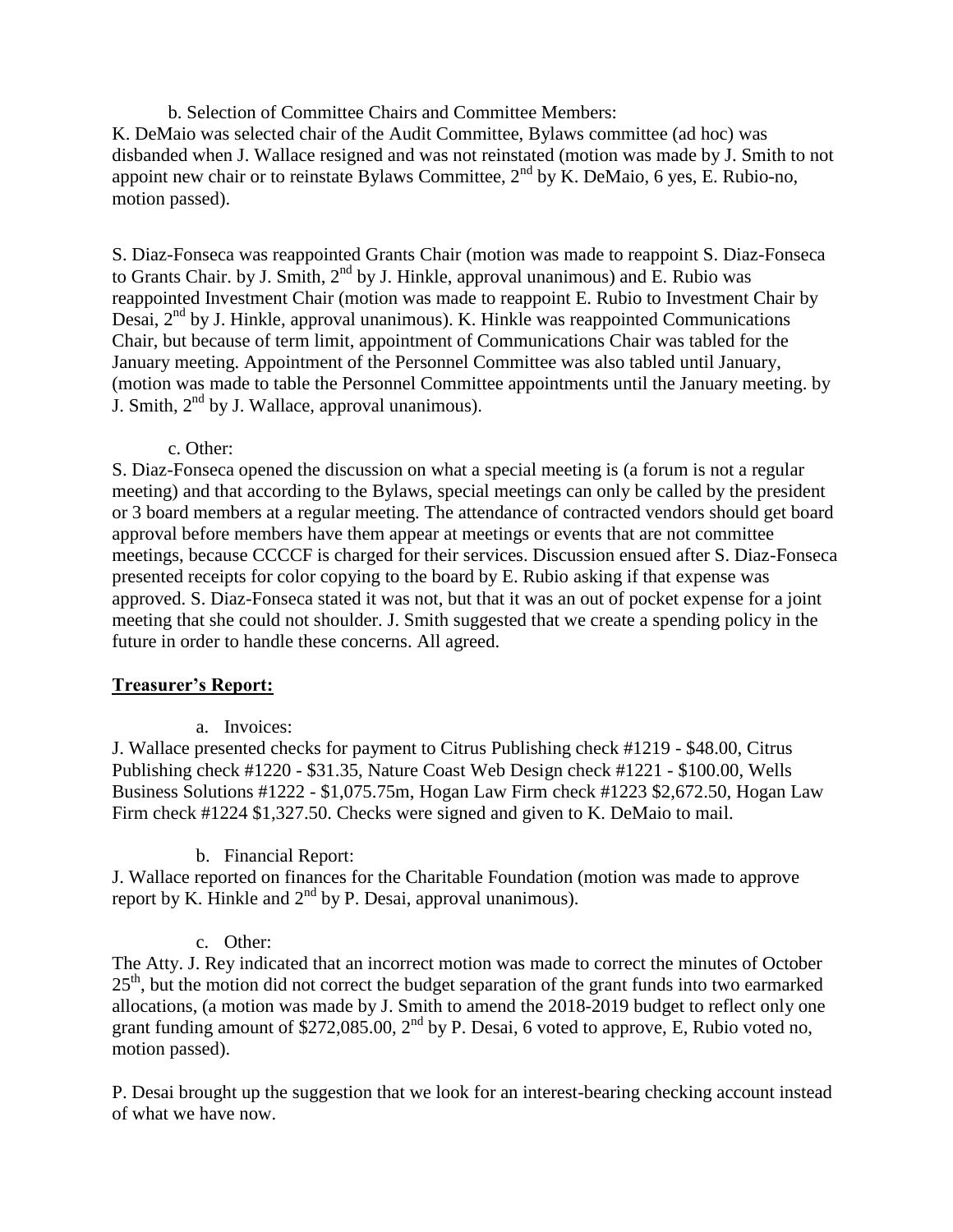# **Unfinished**:

a. Website Design & Hosting RFP:

Atty. Rey asked S. Diaz-Fonseca if she was working on the RFP dates. S. Diaz-Fonseca stated she could not work on the website RFP and this function would have to be carried out by the Communications Committee once a chairman was appointed in January.

b. Part Time Staff RFP:

E. Rubio stated that this group has not been able to meet yet. There are no dates set for submitting the RFP. He stated that there is no Personnel Committee and a chairman should be appointed. This was tabled until the January meeting.

Board members asked that we cancel the January workshop. All members agreed.

## **Standing Committee Reports:**

a. Investment Committee:

The investment performance review was presented by the representative of AndCo Consulting (Brendan) to the board and it covered the period ending September 30, 2018. The recommendation was to stay in the current investment plan (motion by E. Rubio to approve report and stay in current investment plan,  $2<sup>nd</sup>$  by K. Hinkle, approval unanimous).

b. Grant Committee: Recommendations for Grant Funding, Other:

S. Diaz-Fonseca distributed a grant matrix of the non-profit organizations that were asked to submit grant applications with project over views and recommendations. E. Rubio was closely associated to one of the organizations and had to recused himself from voting by presenting a conflict declaration, abstaining from voting, and leaving the room. Catholic Charities withdrew their grant application and Nature Coast Ministries grant application was three days late, therefore the grant committee recommended funding \$10,000 for the Citrus Pregnancy Center program and \$21,000 for the Childhood Development Services program. K. Hinkle disclosed that he was a volunteer at the Pregnancy Center, but Atty. Rey stated there was no conflict, (a motion was made by K. Hinkle and  $2<sup>nd</sup>$  by P. Desai to approve the recommendations for funding both the Citrus Pregnancy Center and the Childhood Development Services programs, 6 voted to approve, E. Rubio abstained).

# **Ad Hoc Committee Reports:**

a. Bylaws Committee:

No report

b. Communication Committee:

K. Hinkle began his report by commenting on an inaccurate article and the County Commission's public misrepresentation of the Charitable Foundation. J. Smith suggested that we should send a press release to counter the misinformation. The board agreed that the President, S. Diaz-Fonseca, should send a press release and speak on behalf of the Charitable Foundation at the next County Commission meeting.

## **Legal Update**: